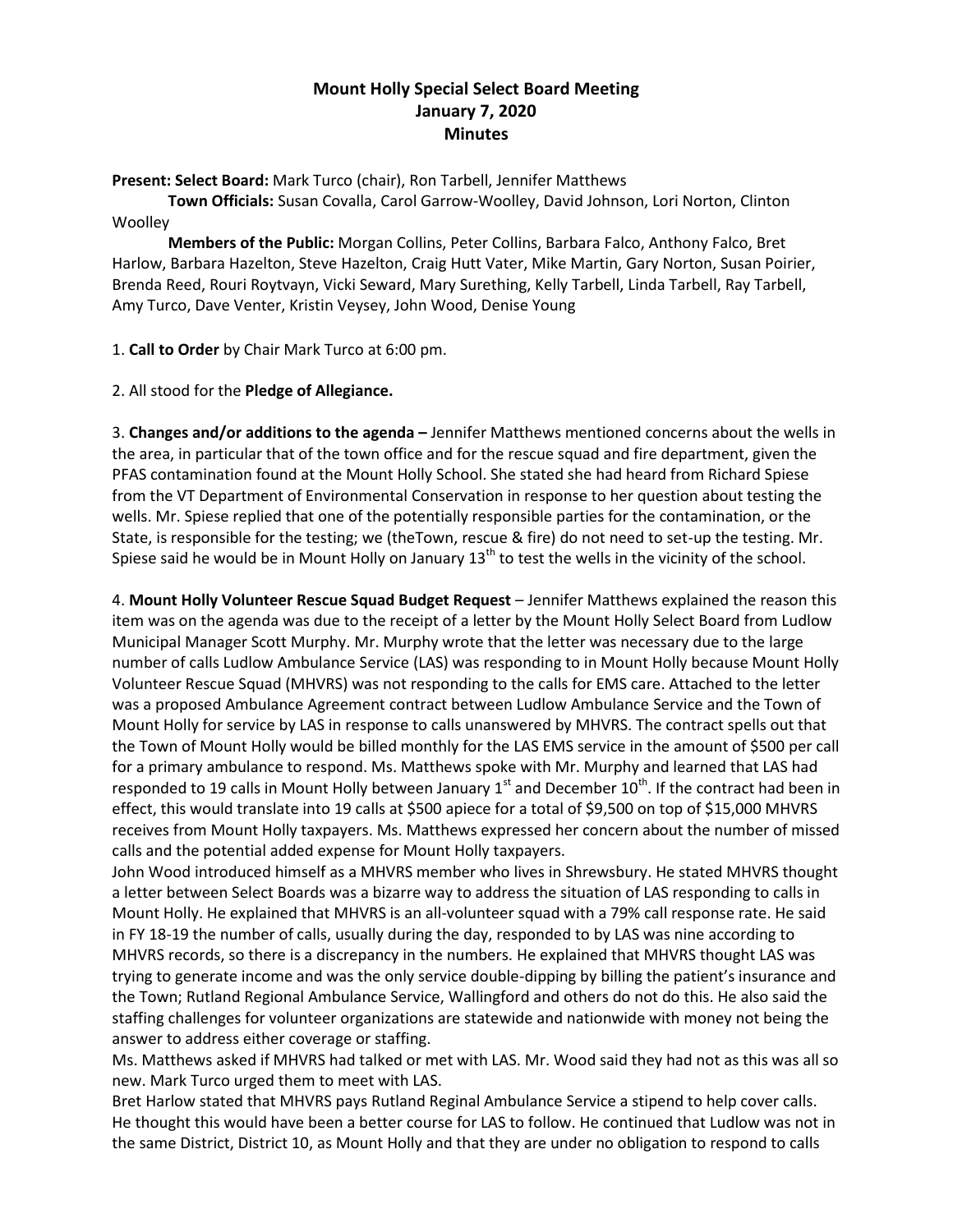here. He stated that the MHVRS Board met and voted unanimously to recommend the Select Board reject the current LAS proposal.

Ms. Matthews pointed out that LAS had responded to 19 calls in Mount Holly. She asked who would respond to those calls in the future if not LAS. Mr. Wood responded that it would be either #1 Regional or #2 Wallingford, as both are in the same district with mutual aid agreements. He also said that Regional has paid staff and Wallingford is an all–volunteer squad with both facing staffing challenges, so they may or may not respond to Mount Holly.

Ms. Matthews noted the figures the Select Board had received from the State through the SIREN program shows 81 calls for Mount Holly with 42 or only 51.9% of those calls responded to by MHVRS. She asked about the discrepancy in numbers from the near 80% call response rate given by Mr. Wood and others as opposed to the State figure of 51.9%. Kristin Veysey responded that she started keeping a call record in March which showed a response rate of 72% through June 30<sup>th</sup>, and a rate of 78% from July first through December  $31<sup>st</sup>$ . Discussion followed on reasons why the discrepancies might exist. Ms. Matthews reiterated the importance of EMS care to the community and her concern about missed calls. She asked how the staffing challenges were being addressed. No easy answers, Vicki Seward stated. Mr. Wood read from correspondence from Ray Walker, the head of EMS in the State, who stated that the days of volunteer EMS squads are numbered. Mr. Wood said there is a lot of time devoted to training and that with a volunteer squad, a 100% response rate is not possible as people have jobs and families and cannot respond during the day except on occasion. He again read from Mr. Walker's correspondence that EMS is an essential service to towns as critical as the road crew but there are no volunteer snowplow drivers. Mr. Walker also wrote that volunteerism is no longer sustainable 24/7 365 days a year and that towns must prepare for the days with no volunteers and begin to think about collaborating with other towns facing the same issues.

Ms. Matthews asked Steve Hazelton, who had been referred to several times by Mr. Wood, if he had any thoughts on the situation. Mr. Hazelton explained he had been a resident of Mount Holly for three years now, had been the EMS liaison between EMS services and Rutland Regional Medical Center for about thirty years until 2010, and had instructed many EMS courses. He noted he had not been involved in EMS for the past ten years. He stated that volunteerism is tough nowadays, and he thought volunteer EMS services were a dinosaur that did not yet know it was extinct. He added that quality EMS costs money, and there were no easy answers to the current challenges around staffing and coverage. Ms. Matthews asked about any steps being taken, any conversations had, the future envisioned for MHVRS given the unanimous agreement over the difficulty of maintaining volunteer EMS squads. Brenda Reed spoke of the new programs Ms. Veysey had initiated around scheduling, electronic calendars, better communications. Ms. Veysey spoke of the stipends now being given and her aim of a consistent 80% response rate. Ms. Seward stated she was on the District 10 Board and that recruitment and retention were always on the agenda and both were statewide and nationwide challenges. Mark Turco stated he would talk with the Town of Ludlow about the letter and these issues. Ms. Veysey will talk with LAS, and she will talk with Regional and Wallingford about stepping up coverage with response no longer coming from Ludlow. It was agreed that the LAS proposal would be declined. Ms. Matthews thanked MHVRS for their efforts and dedication in service to the Town. Mr. Wood stood to point out the years of service by various squad members, ranging from four to thirty years. There was a round of applause and a thank-you from the Select Board.

5. **Mount Holly School Request** – Craig Hutt Vater introduced himself as the Principal of Mount Holly School and thanked the Select Board for a few minutes of time to discuss a potential partnership between the school and the town regarding transportation. He explained that the school budgeting process had been challenging with the need to cut about \$380,000 in expenses in order to not exceed the State threshold, and it appeared that school bus service for both Ludlow and Mount Holly might need to be eliminated, a situation nobody wants. He explained that Ludlow had carried the school transportation costs in its municipal budget for some years but would no longer with the new unified school district. Mr. Hutt Vater said he had attended the Ludlow Select Board meeting the previous evening to discuss the idea he was presenting here about partnering with the Marble Valley bus system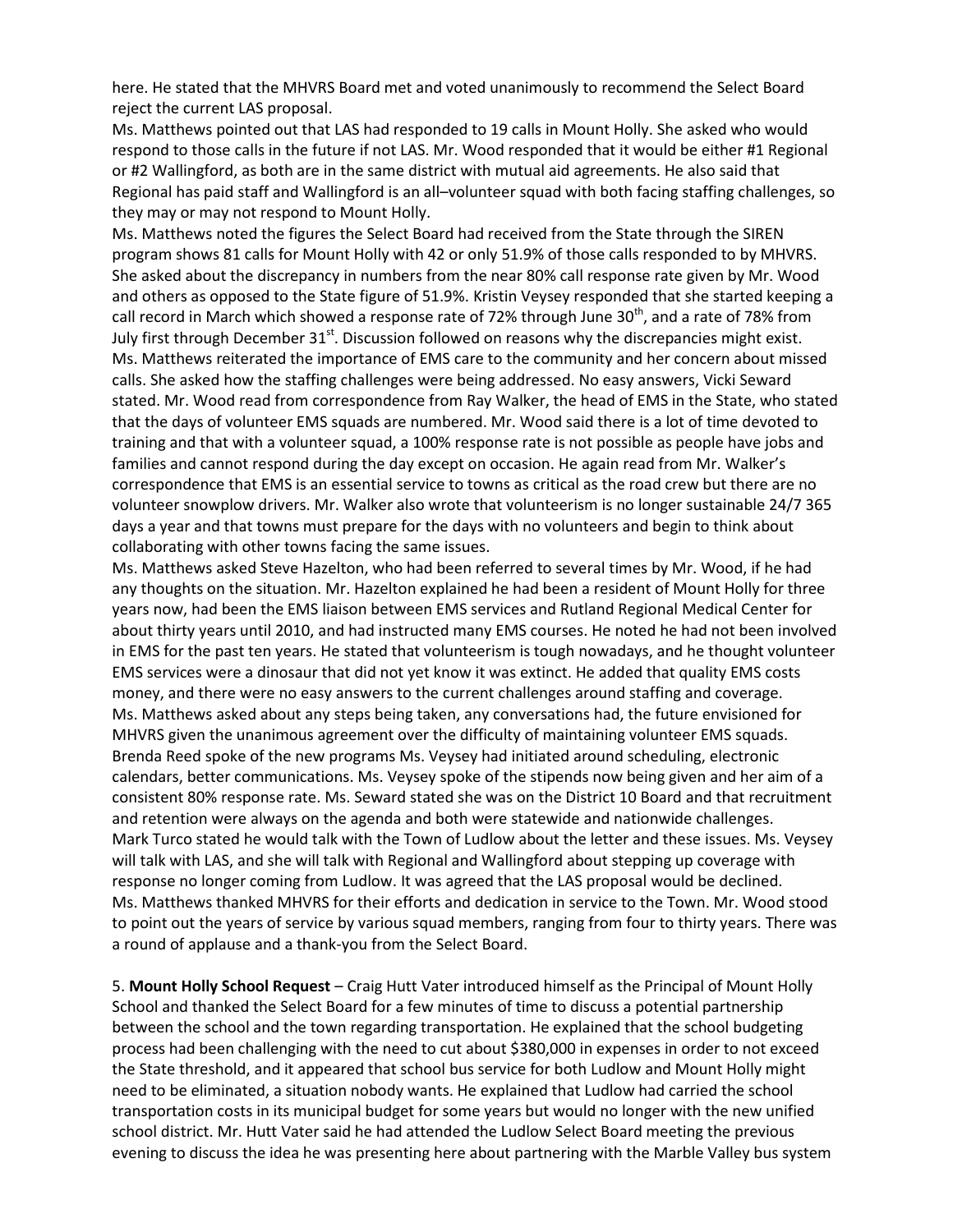out of Rutland and the Current bus system out of Bellows Falls to provide school transportation wrapped into a municipal transportation system for both towns and partially funded through both towns' budgets. He explained further that this transportation model had the potential to raise additional revenues for both the schools and the towns, as the more riders transported translated into more State transportation aid received. He also said that Vail might be interested in this partnership too as resort transportation.

Kelly Tarbell asked if this idea had been presented to the School Board. Mr. Hutt Vater said no, but it was on the agenda for the meeting tomorrow evening. Ms. Tarbell also asked if the School Board had decided to cut transportation. Mr. Hutt Vater replied that decision had not been made; he was here on his own accord, discussing an idea he thought had merit and needed to be discussed immediately given the deadline for town and school budgets.

Ron Tarbell and Mark Turco asked if any numbers were available for the financial costs to the town, as it was budget night. Mr. Hutt Vater replied he could have a cost-benefit analysis done in a few days if there was interest in pursuing this idea from both towns. Mr. Turco stated it was difficult to express interest in an idea without the associated costs for taxpayers.

Peter Collins said he thought the school budget should be approved by the School Board and the town budget by the Select Board as they are two separate entities. He said that mixing the two was a slippery slope, questioning what other school costs might be wrapped into the town budget in the future. He stated that school-related issues and costs should be in the school budget only. Misters Turco and Tarbell agreed. Mr. Turco stated that moving some school costs into the town budget would misrepresent school costs. Mr. Tarbell asked where it would stop. Mr. Hutt Vater responded that a number of school expenses had been removed from town budgets (rubbish removal, mowing), and this proposal could create revenue for the schools and towns, approaching it as a one-year pilot program. He noted that the Ludlow Select Board had voted to pursue the proposal further by obtaining a financial analysis. He was asking the same of the Mount Holly Select Board, not for a yea or nay on the idea. Mr. Collins reiterated his statement that town and school budgets should be separate, to do otherwise is opening Pandora's Box. Mr. Turco said he had received lots of calls with callers expressing that same sentiment.

There were questions about what would happen to the Mount Holly bus, Ludlow busses and the bus drivers under this proposed system. How would children be transported on field trips without a school bus? Would children be safe on the Bus or the Current, and could parents trust their children would be safe not knowing who else may be onboard the bus. Mr. Hutt Vater noted there had been no problems for the children in Ludlow riding the municipal busses or in Burlington with a similar system.

Annette Lynch stated she found this to be an exciting idea that could create a regional transportation system, but it would take joint planning and an enormous amount of time to determine feasibility. Mr. Turco agreed. He reiterated his belief that school costs should be in the school budget and town costs in the town budget; they should be kept separate.

Ms. Tarbell asked how revenue would be generated. Mr. Hutt Vater explained that more ridership translated in to more State transportation aid which could offset the \$148,000 for school transportation in the school budget. He further explained that about 25 kids rode the bus in Mount Holly with some families who did not have a car, others who had a car sometimes. With no bus service, some families might move out of town. With lost enrollment comes the loss of the equalized student rate of \$15,000 per pupil.

Raymond Tarbell stated that the Select Board needed to decide whether the town was paying the bill or the school. He thought school expenses should be in the school budget with no reason to combine the two.

Mr. Hutt Vater stated that if Ludlow moved the school transportation costs out the municipal budget in to the school budget, it would mean a huge amount of money would need to be cut for teachers, supplies, etc. to absorb that transportation cost. Ron Tarbell asked what happened to the savings from closing Black River. Mr. Hutt Vater said that \$255,000 was not as much as anticipated.